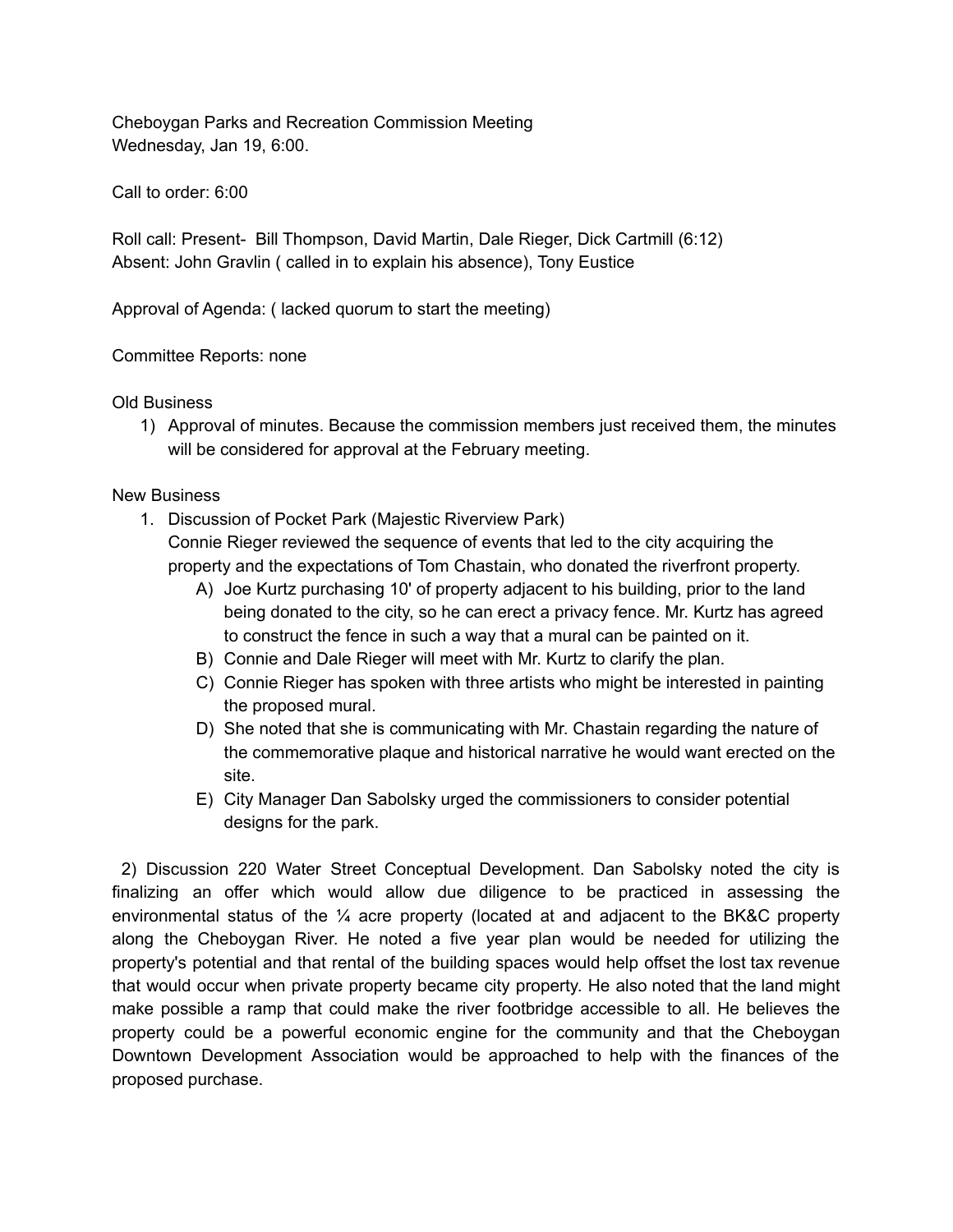3) Hard copies of the five year recreation plan were distributed to commission members and Chairman Rieger urged them to review the plans prior to the goal setting session that would be a primary feature of the February meeting. He asked that they send him names of persons they would recommend to facilitate the goal setting.

4) Ice rink improvements: Sabolsky reviewed the work that had been done by staff at the ice arena and stated that the staff is actively seeking more activities and events so the arena will be less dependent on the general fund. Commissioner Martin inquired about gaining additional financial support via a Recreation Authority that would include the townships outside the city limits. Rieger noted that the proposed authority was included in the 5 Year Recreation Plan and could be up for consideration at the February goal setting session.

5) Sabolsky informed the commisioners about the recently acquired riverfront property, contiguous to the beach area of Gordon Turner Park, and noted that deciding how to best utilize that property would need to be addressed

Commissioner Comments:

David Martin noted that members of the local Kiwanis chapter, to which he and Commission Thompson belonged, had expressed concern over the playground park on north U.S 23, in town, being called Kiwanis Park, in that it was a city park. Those who were concerned would like to see the sign changed.

After discussion about when the idea should be addressed, including Commisioner Cartmill's concern that important matters might require a normal slate of meetings Martin made an amended motion, seconded by Thompson, that, after the goal setting session had completed, the Commisioners consider changing the scheduled meetings to every other month. The motion carried 4-0.

Commissioner Thompson said he has observed some maintenance issues that warranted attention. Sabolsky asked that those concerns be emailed to him.

Commisioner Cartmill had no comments.

Chairman Rieger thanked the commission members for their presence, reminded them of the need to review the five year plan prior to the February meeting, and urged them to send him names of those they considered to be prospective facilitators for the goal setting session. He noted he would make a point of soliciting agenda proposed agenda items.

## Public Comments:

Connie Rieger asked that the February meeting be available to the public as a Zoom meeting. Anna Sangster shared her experience chaperoning Boys' Night , held Monday evening at the Cheboygan Recreation Center.